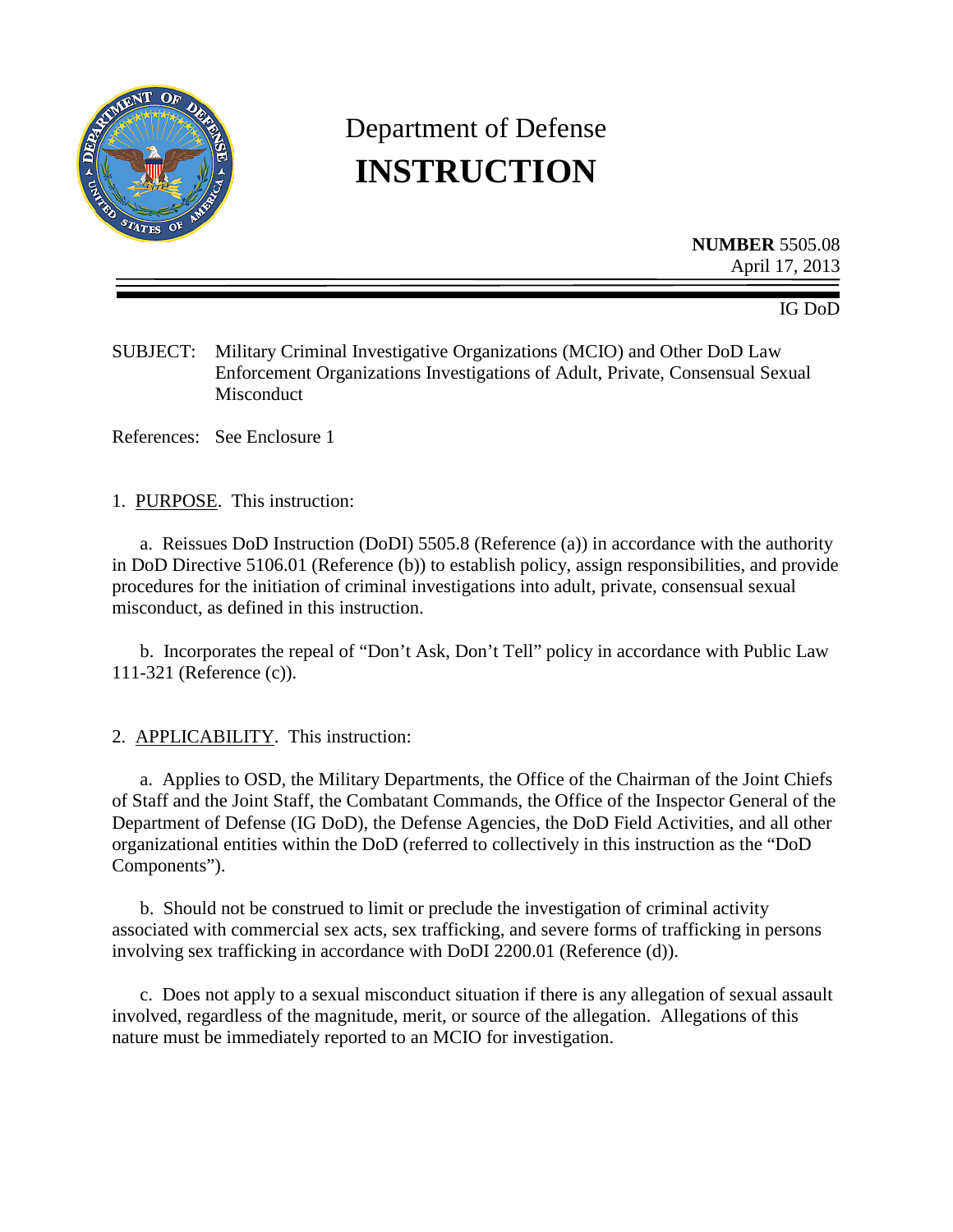3. POLICY. It is DoD policy that:

a. Allegations of adult, private, consensual sexual misconduct by members of the Military Services must be properly investigated and addressed by the MCIOs only in accordance with Enclosure 2. The provisions of this instruction do not provide a basis for challenging the validity of any administrative or criminal proceeding or for excluding the use of any evidence in such proceeding.

b. Investigations of adult, private, consensual sexual misconduct within the DoD will be independent, objective, and effective.

c. Nothing in this instruction is intended to impinge on the authority of the IG DoD.

#### 4. RESPONSIBILITIES

a. IG DoD. The IG DoD establishes policy, monitors and evaluates program performance, and provides guidance with respect to all DoD activities relating to criminal investigation and law enforcement programs.

b. DoD Component Heads. The DoD Component heads direct compliance with and prescribe procedures to implement this instruction.

c. MCIO Directors and Commanders. MCIO directors and commanders ensure that allegations received by their MCIO of adult, private, consensual sexual misconduct by Service members in violation of chapter 47 of Title 10, U.S.C., also known and referred to in this instruction as "The Uniform Code of Military Justice (UCMJ)" (Reference (e)), will be referred to the commander(s) of the Service member(s) concerned in accordance with Enclosure 2, except under the circumstances described in that enclosure when the MCIO may immediately investigate the allegations.

5. PROCEDURES. See Enclosure 2.

6. RELEASABILITY. **Unlimited**. This instruction is approved for public release and is available on the Internet from the DoD Issuances Website at http://www.dtic.mil/whs/directives.

#### 7. EFFECTIVE DATE. This instruction:

a. Is effective April 17, 2013.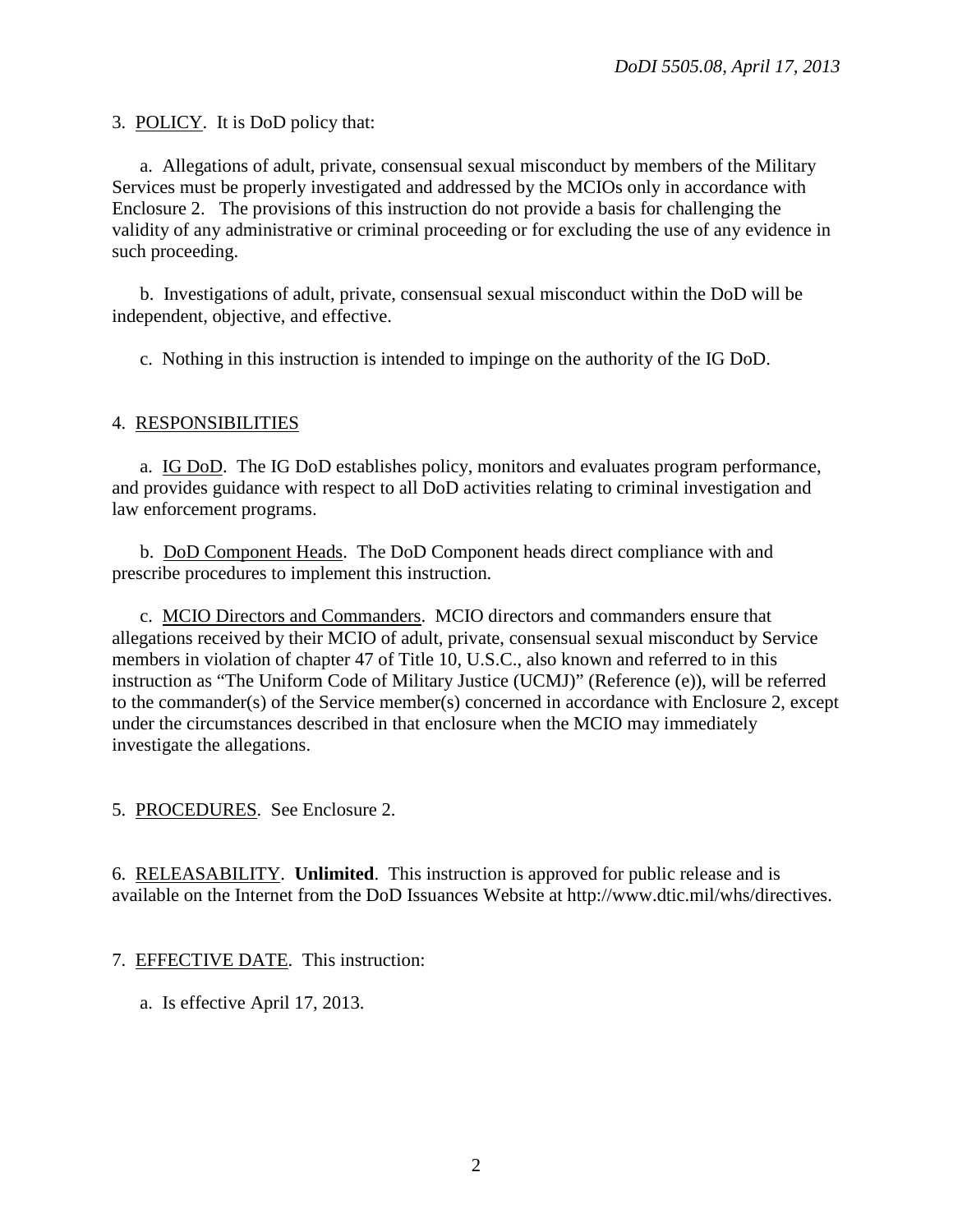b. Must be reissued, cancelled, or certified current within 5 years of its publication in accordance with DoD Instruction 5025.01 (Reference (f)). If not it will expire effective April 17, 2023 and be removed from the DoD Issuances Website.

Vynue M. Hallono (a

Principal Deputy Inspector General of the Department of Defense Performing the Duties of the Inspector General of the Department of Defense

Enclosures

1. References

2. Adult, Private, Consensual Sexual Misconduct Glossary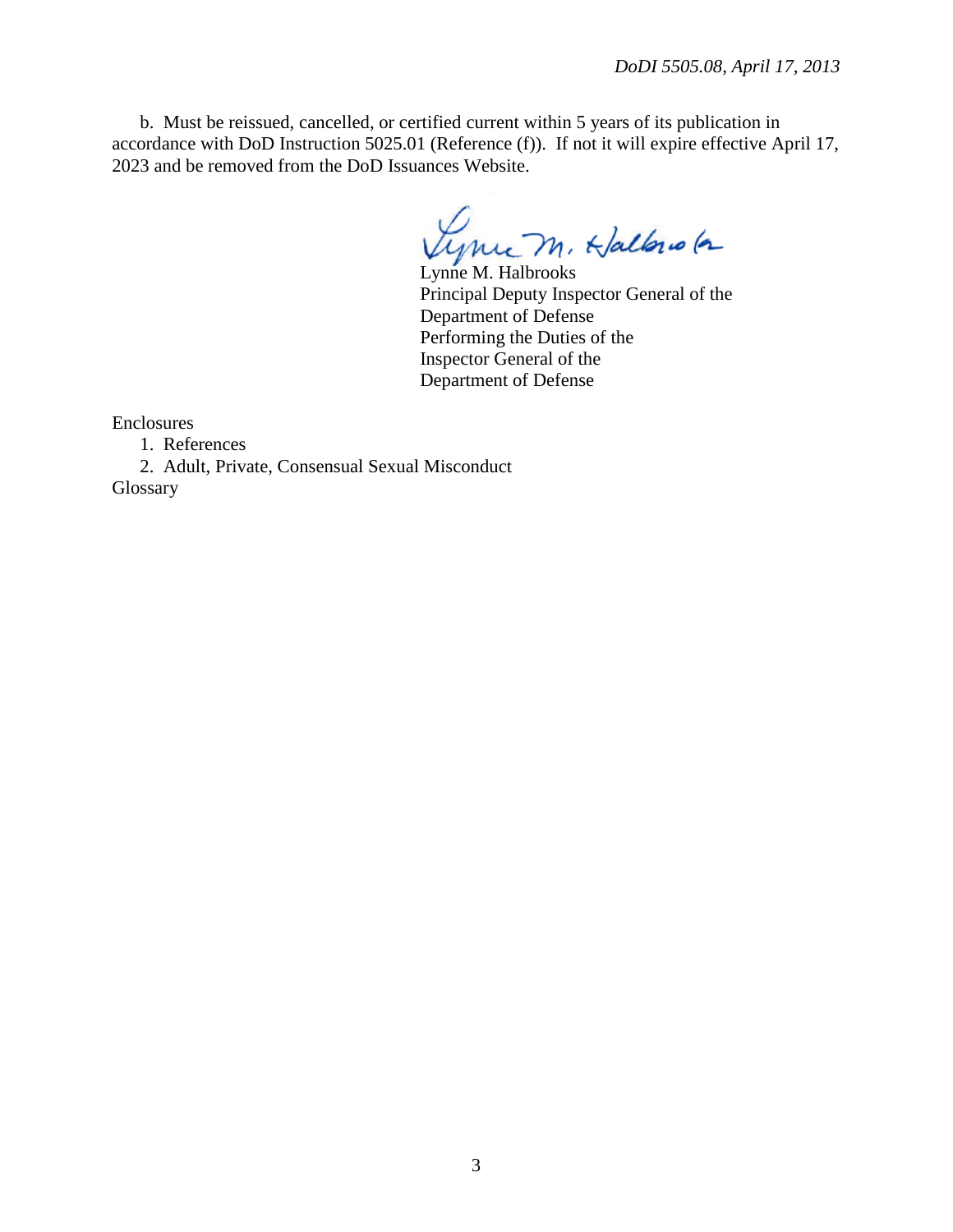## ENCLOSURE 1

### REFERENCES

- (a) DoD Instruction 5505.8, "Defense Criminal Investigative Organizations and Other DoD Law Enforcement Organizations Investigations of Sexual Misconduct," January 24, 2005 (hereby cancelled)
- (b) DoD Directive 5106.01, "Inspector General of the Department of Defense (IG DoD)," April 20, 2012
- (c) Public Law 111-321, "Don't Ask, Don't Tell Repeal Act of 2010," December 22, 2010
- (d) DoD Instruction 2200.01, "Combating Trafficking in Persons (CTIP)," September 15, 2010
- (e) Chapter 47 of Title 10, United States Code (also known as "The Uniform Code of Military Justice (UCMJ)")
- (f) DoD Instruction 5025.01, "DoD Directives Program," September 26, 2012
- (g) DoD Instruction 5505.03, "Initiation of Investigations by Defense Criminal Investigative Organizations," March 24, 2011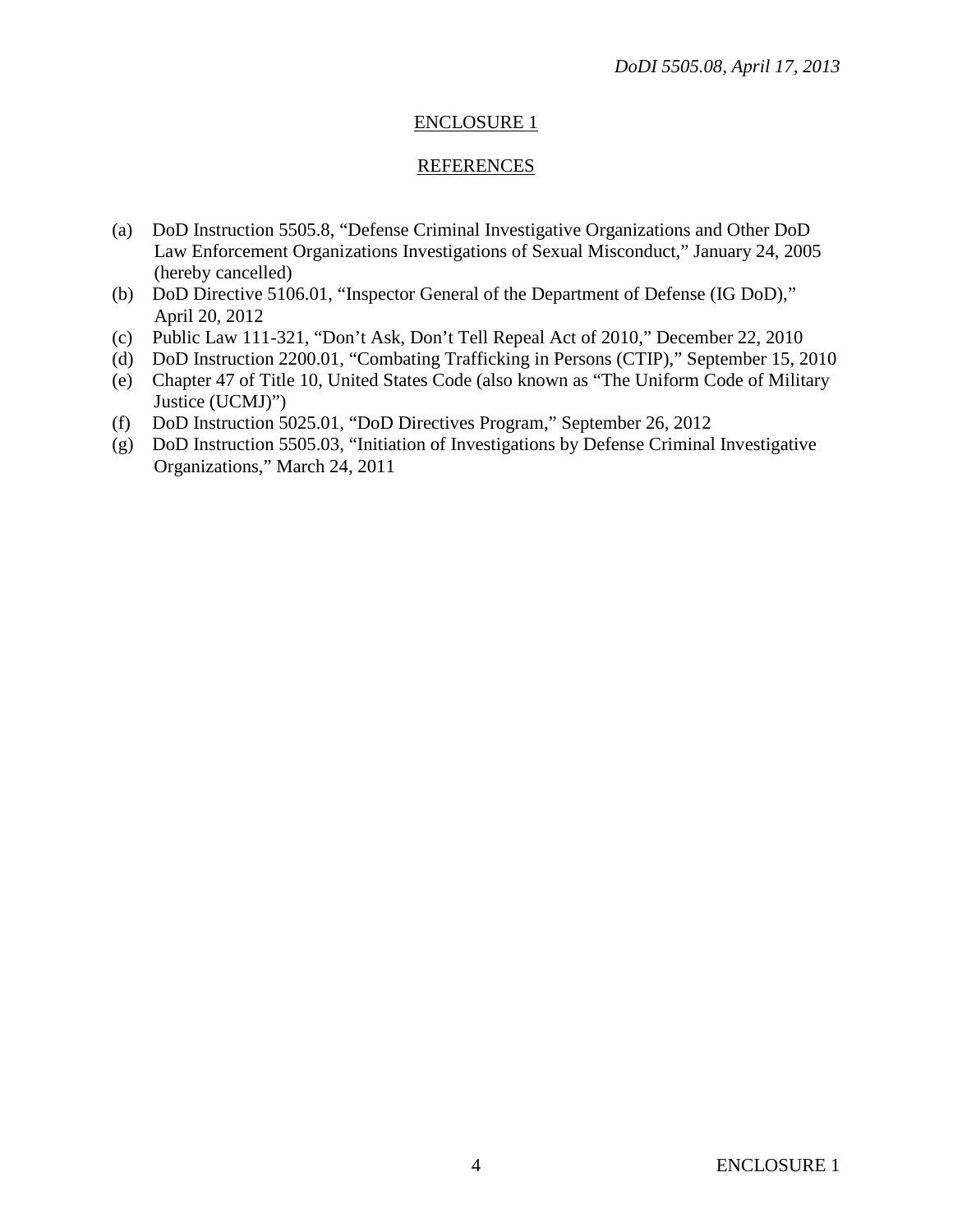### ENCLOSURE 2

### ADULT, PRIVATE, CONSENSUAL SEXUAL MISCONDUCT

DoD law enforcement organizations, including the MCIOs, will not investigate allegations of misconduct in violation of the UCMJ involving only adult, private, consensual sexual acts against any personnel under their investigative jurisdiction, except under the circumstances described below.

a. Service members whose alleged acts are in violation of the UCMJ must be referred by an MCIO to the commander(s) of the Service member(s) concerned, unless the MCIO director, commander, or his or her principal deputy initiates an investigation pursuant to DoDI 5505.03 (Reference (g)).

b. On receipt of any allegations of adult, private, consensual sexual misconduct by Service members that are in violation of the UCMJ, the commander of the Service member concerned will review the allegations. If the commander determines that there is credible information of adult, private, consensual sexual misconduct, he or she may request a criminal investigation by an MCIO.

(1) If a commander requests that an MCIO initiate a criminal investigation, the MCIO director, commander, or his or her principal deputy will independently evaluate and determine if the request is based on credible information of adult, private, consensual sexual misconduct before initiating a criminal investigation in accordance with Reference (g). Normally, such an investigation will be undertaken by an MCIO only if the:

(a) Adult, private, consensual sexual misconduct involves other criminal activity that is under the investigative jurisdiction of the MCIO.

(b) Investigation requires special investigative skills or resources.

(c) Allegation has a detrimental impact on the mission.

(2) If an MCIO determines that no MCIO action will occur following a request from a commander to investigate adult, private, consensual sexual misconduct, then the matter will be returned to the commander for appropriate resolution.

(3) MCIOs may, in accordance with Reference (g), initiate investigations into adult, private, consensual sexual misconduct without obtaining a referral from the commander(s) of the Service member(s). However, they may do so only if the MCIO director, commander, or his or her principal deputy determines that:

(a) There is credible information that an offense has been committed.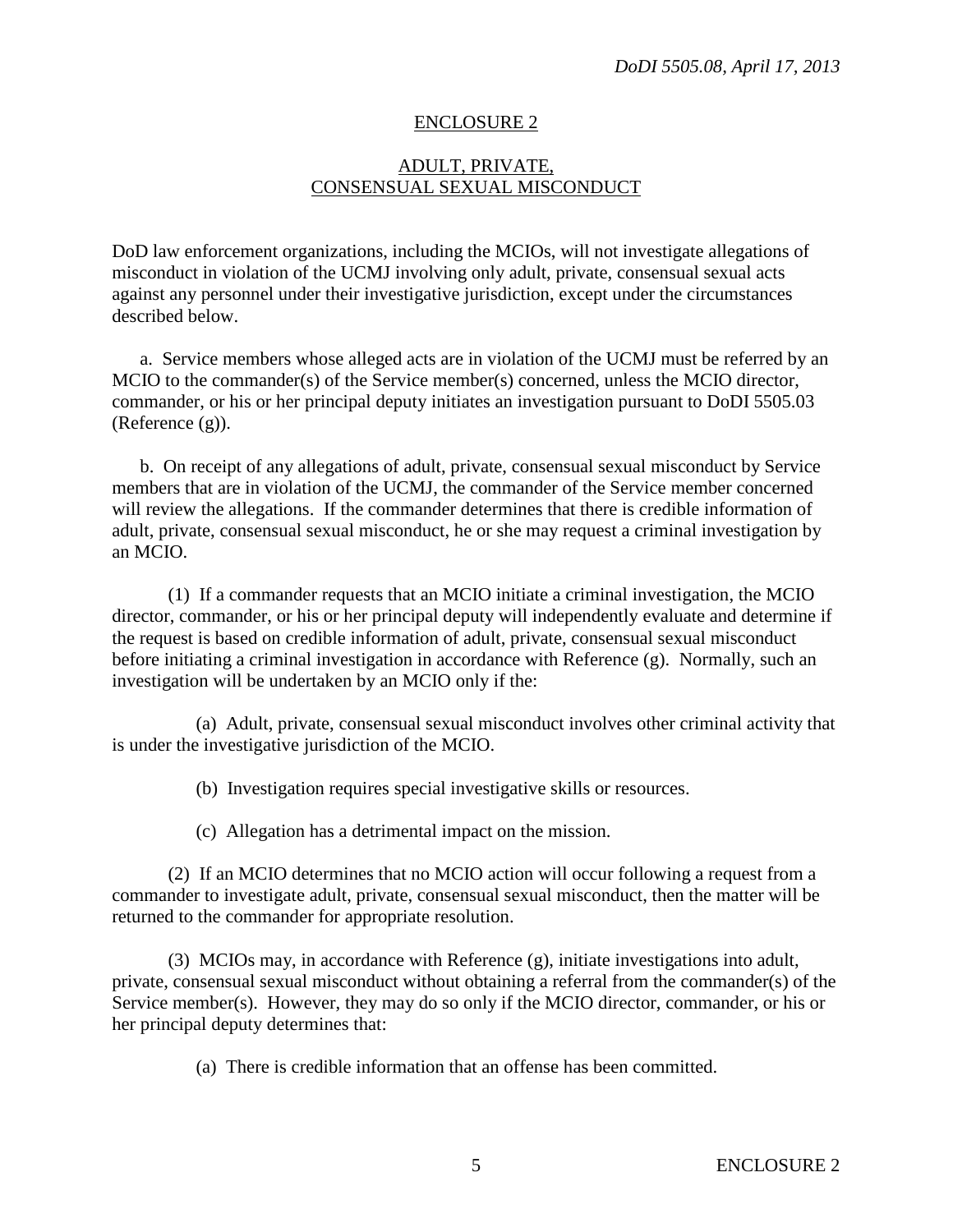(b) The adult, private, consensual sexual misconduct involves other criminal activity that is under the investigative jurisdiction of the MCIO.

- (c) The investigation requires special investigative skills or resources.
- (d) The allegation has a detrimental impact on the mission.

c. Misconduct allegations brought against DoD civilian personnel only involving adult, private, consensual sexual acts will not be investigated by DoD law enforcement organizations. The DoD law enforcement organizations will, instead, refer the allegations to the supervisor chain of the DoD civilian personnel for appropriate resolution.